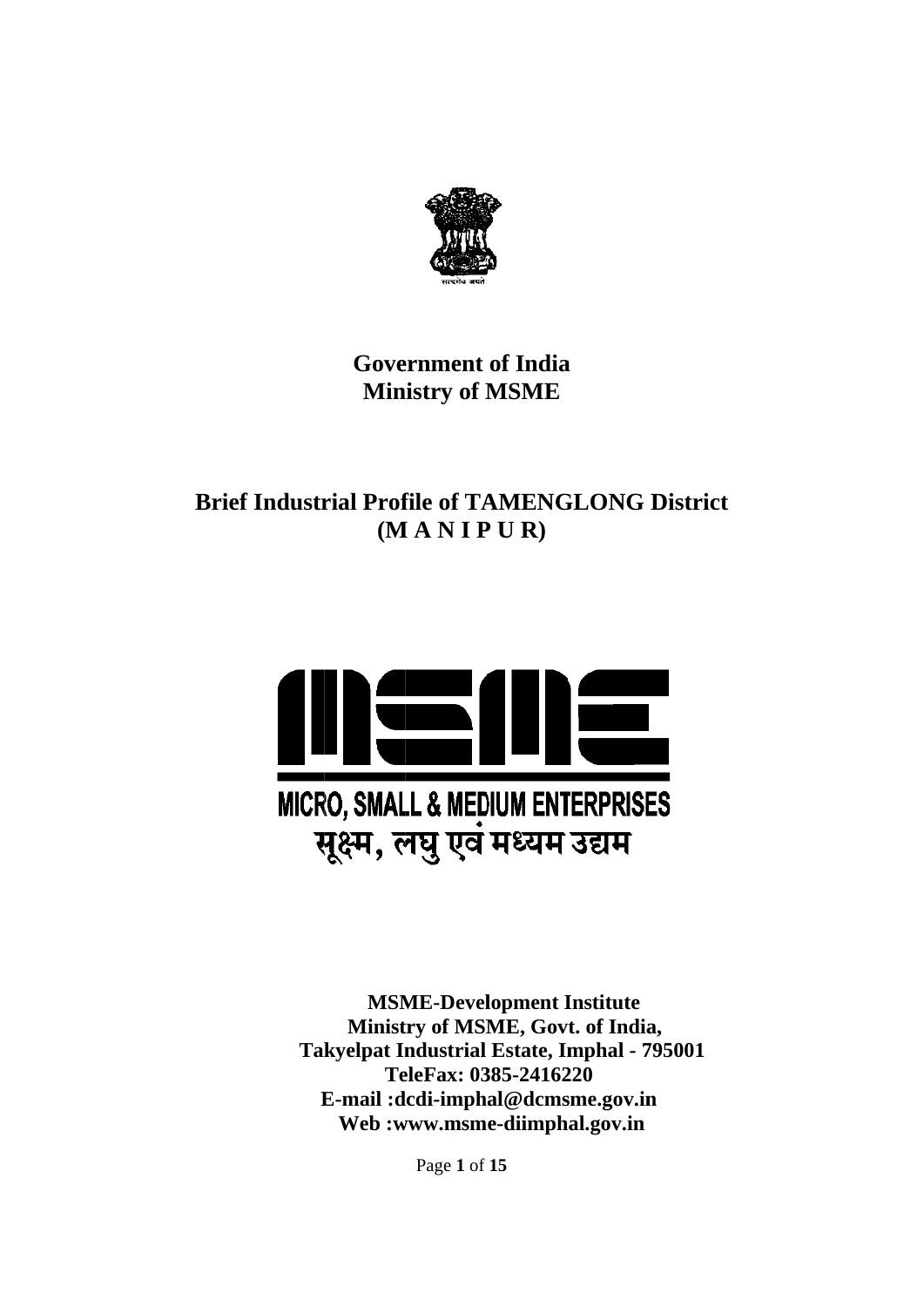# **M A P P OF TA AMENGLONG**

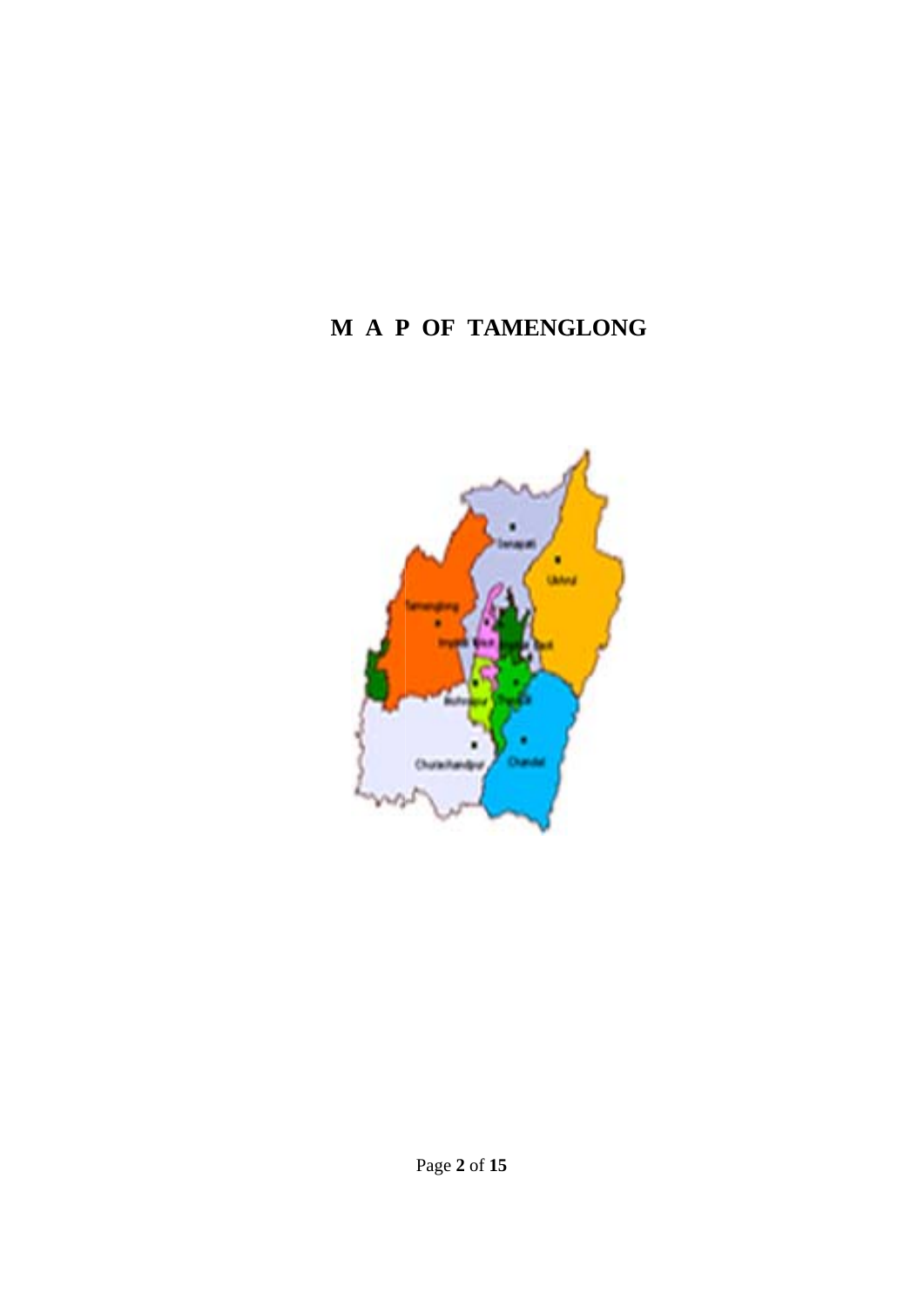# **Contents**

| Sl.No.           | <b>Topic</b>                                                    | Page No.       |
|------------------|-----------------------------------------------------------------|----------------|
| 1.               | General Characteristics of the District                         | 4              |
| 1.1              | Location & Geographical Area                                    | $\overline{4}$ |
| 1.2              | Topography                                                      | $\overline{4}$ |
| 1.3              | <b>Availability of Minerals</b>                                 | 5              |
| 1.4              | Forest                                                          | $\overline{5}$ |
| 1.5              | Administrative set up                                           | $\overline{5}$ |
| 2.               | District at a glance                                            | $5 - 7$        |
| 2.1              | Existing Status of Industrial Area in the District              | $7 - 8$        |
| 3.               | <b>Industrial Scenario of</b>                                   | 8              |
| 3.1              | Industry at a Glance                                            | 8              |
| $\overline{3.2}$ | Year Wise Trend of Units Registered                             | 9              |
| 3.3              | Details of Existing Micro & Small Enterprises & Artisan Units   | $9 - 10$       |
|                  | in the District                                                 |                |
| 3.4              | Large Scale Industries/ Public Sector undertakings              | 10             |
| 3.5              | Major Exportable Item                                           | 10             |
| 3.6              | <b>Growth Trend</b>                                             | 10             |
| 3.7              | Vendorisation / Ancillarisation of the Industry                 | 10             |
| 3.8              | <b>Medium Scale Enterprises</b>                                 | 10             |
| 3.8.1            | List of the units in Tamenglong & near by Area                  | 10             |
| 3.8.2            | Major Exportable Item                                           | 10             |
| 3.9              | <b>Service Enterprises</b>                                      | 10             |
| 3.9.2            | Potential areas for service industry                            | 11             |
| 3.10             | Potential for new MSMEs                                         | 11             |
| 4.               | Existing Clusters of Micro & Small Enterprise                   | 11             |
| 4.1              | <b>Details of Major Clusters</b>                                | 11             |
| 4.1.1            | <b>Manufacturing Sector</b>                                     | 11             |
| 4.1.2            | <b>Service Sector</b>                                           | 11             |
| 4.2              | Details of Identified Cluster                                   | 12             |
| 5.               | General issues raised by industry association during the course | 12             |
|                  | of meeting                                                      |                |
| 6.               | Prospects of training programmes during 2012-13                 | 12             |
| 7.               | Action plan for MSMEs Schemes during 2012-13                    | $12 - 13$      |
| 8.               | Steps to set up MSMEs                                           | $13 - 15$      |
| 9.               | Additional information if any                                   | $\overline{a}$ |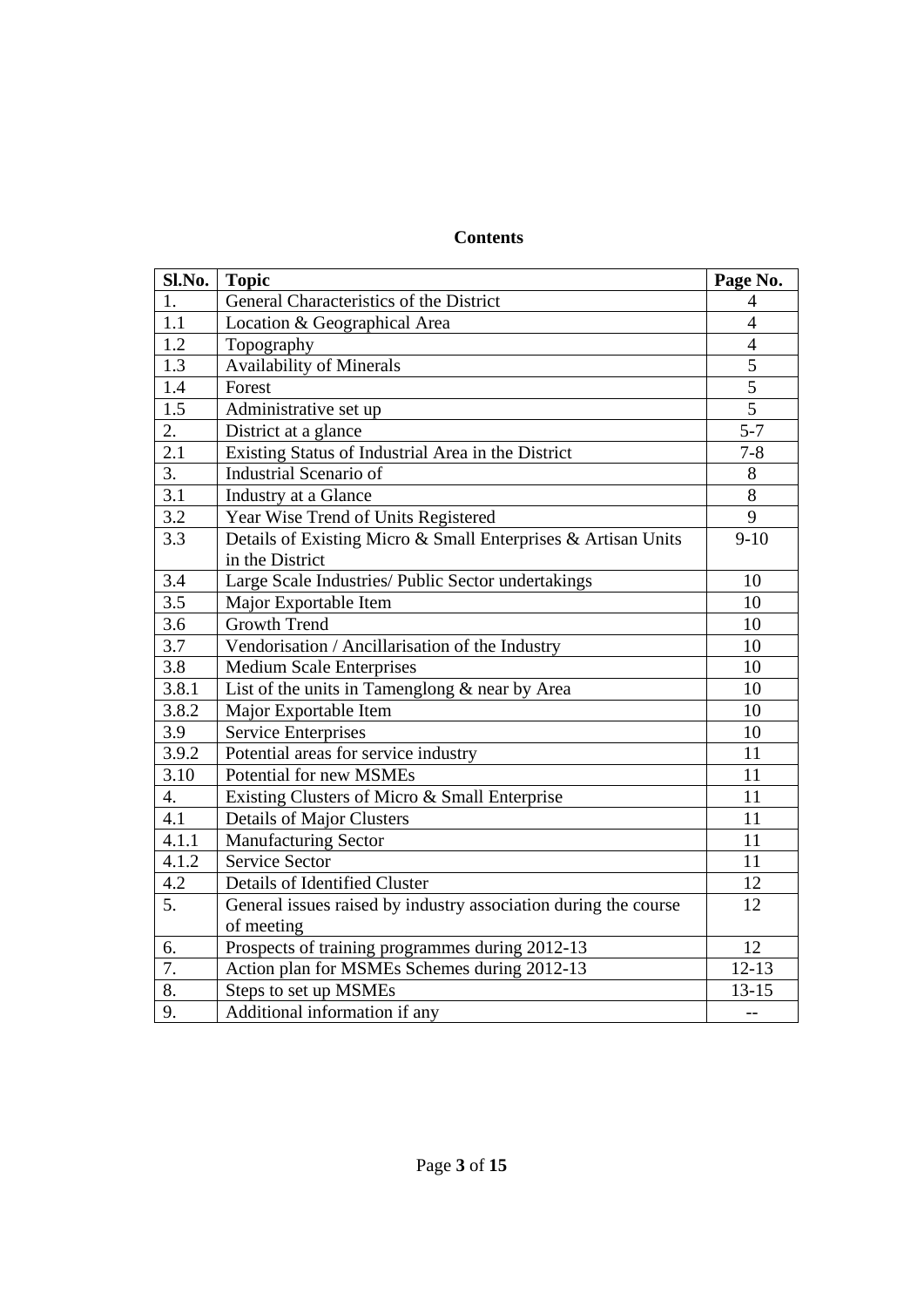# **Brief Industrial profile of Tamenglong District**

#### **1. General Characteristics of the District:**

The northeastern block of India comprises of seven states, popularly known as seven sisters. Manipur is one of the states, which has been covered with fame and is known in every corner of the globe for its pure and rich cultural heritage also for Sports. Out of the state's nine districts, Tamenglong is located along the western boundary of the state.

Tamenglong is a hill district coved out of the erstwhile Manipur central district in 1960 and change its name to present Tamenglong district in 1983.

Tamenglong is inhabited by majority Zeliangrong Naga tribe ( comprising of Rongmei,Liangmei, Zemei and Pumei) and Kukis, besides minority Hmars, Chirus and Khasis. Racially or physically and linguistically Zeliangrongs are Tibeto-Burman (Indo-Mongoloid) of Sino-Tibetan family of the Mongolian race. Based on history it is assumed that Mongoloid groups including Zeliangrong Nagas were inhabiting the upper course of the Yangtze and Howang Ho rivers in China in the prehistoric times.

Tamenglong HQ can be reached through Roadways. From Imphal (State Capital) three buses depart at 6.00 am weekdays (except Sunday) to reach Tamenglong the same afternoon.

Tamenglong is also known as the land of the Hornbill. Great pied Hornbill (Buceros bicornis homrai), Indian pied Hornbill (Anthracoceros malabaricus malabaricus) species are found.

# **1.1.1 Location & Geographical Area:**

The district is bounded by Assam in the west, Churachanpur district in the south, Senapati in the East& North.. The district lies between 93 degree, and 94 deg, East Longitude and 24,30 deg, &25,30 deg North Longitude and located at an average altitude of 1260 meters above mean sea level. The geographical area of the district is 4,391 Sq.Km .

# **1.1.2 Topography:**

The district is hilly with terrains and has a very steep hill side and it is entirely composed of hills, ranges and narrow valleys. The hilltops and valley sides are dotted with small hamlets, located at strategic points. The land was believed to have been formed due to orogenic movement during cretaceous and Eocene period. The main rock formations are sandstone, shale, schist. Due to weak and fragile nature of rocks and high gradient of the hill Tamenglong District is blessed with virgin forests, exotic orchids, rare and endangered plants, and wildlife. The forests can be grouped as Tropical-Ever-green forest, Sub-tropical forest and Bamboo brakes. Slopes, landslide is a common phenomenon in the whole district in rainy season.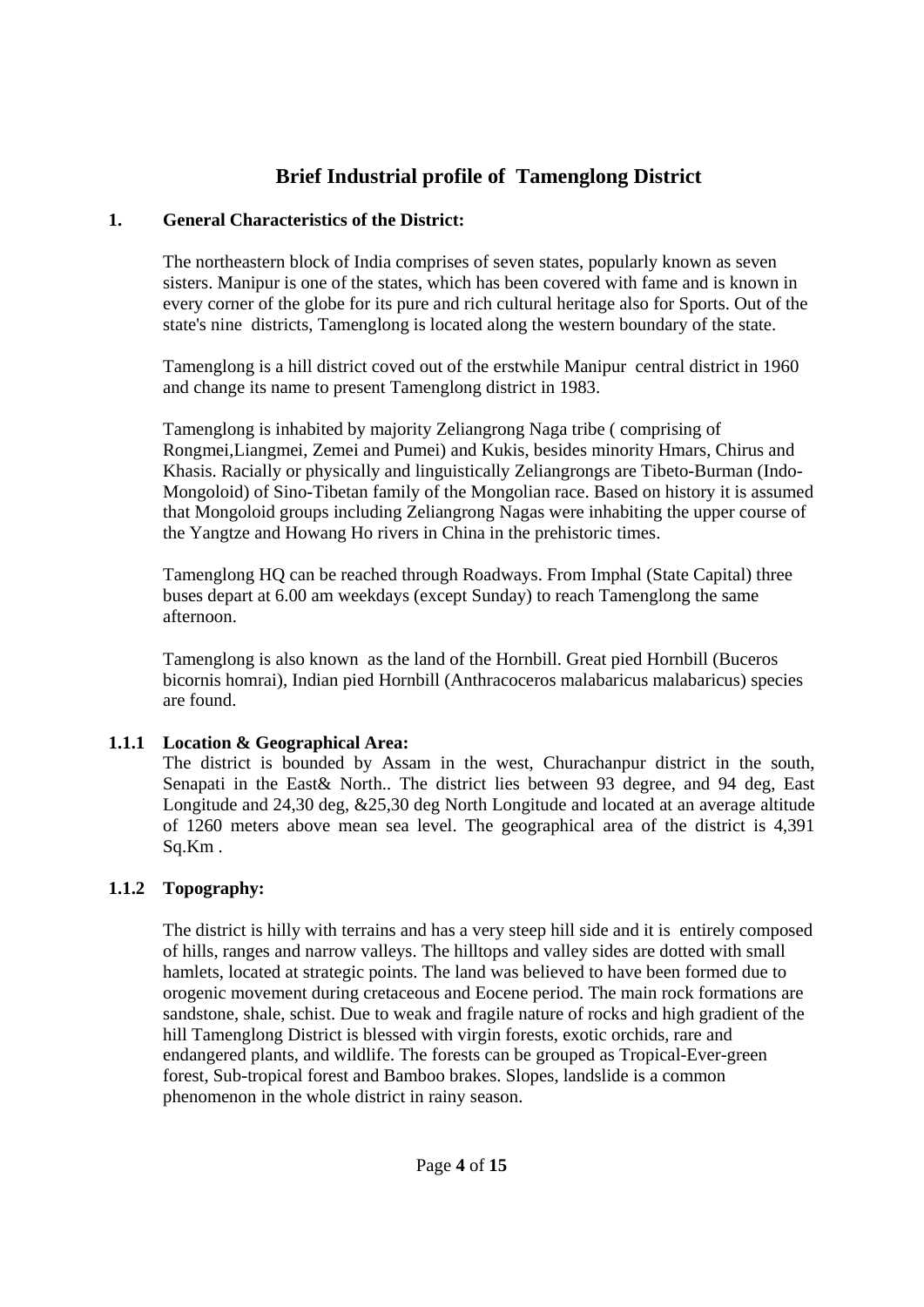#### **1.3 Availability of Minerals:**

The district has appreciable deposits of oil & natural gas, but exploration not yet started.

|              | I RODUCTION OF MINERAL 2010-11 |                                          |  |  |  |  |
|--------------|--------------------------------|------------------------------------------|--|--|--|--|
| Sl.No.       | <b>Name of Mineral</b>         | <b>Production in tonnes</b><br>2010-2011 |  |  |  |  |
|              | <b>MAJOR MINERAL</b>           |                                          |  |  |  |  |
| 1.           | Oil & Natural gas              |                                          |  |  |  |  |
| <b>MINOR</b> |                                |                                          |  |  |  |  |
| 1.           | Sandstone                      |                                          |  |  |  |  |
| 2.           |                                |                                          |  |  |  |  |
| 3.           |                                |                                          |  |  |  |  |
| 4.           |                                |                                          |  |  |  |  |
| 5.           |                                |                                          |  |  |  |  |
| 6.           |                                |                                          |  |  |  |  |
| 7.           |                                |                                          |  |  |  |  |

**Source** : Deptt. Of Mines & Geology

# **PRODUCTION OF MINERAL 2010-11**

#### **1.4 FOREST:**

| 1. Geographical Area | :4,391 Sq. Km.    |
|----------------------|-------------------|
| 2.Forest Area        | $: 2,504$ Hectare |

#### **1.5 Administrative set up:**

The district is divided into five Sub-divisions as below:

- **a.** Tamenglong
- **b.** Tamenglong North
- **c.** Tamenglong West
	- **d.** Nungba

#### **2. District at a glance:**

| Sl.no | <b>Particular</b>            | Year    | Unit       | <b>Statistics</b> |  |  |  |
|-------|------------------------------|---------|------------|-------------------|--|--|--|
|       | <b>Geographical features</b> |         |            |                   |  |  |  |
| (A)   | Geographical data            |         |            |                   |  |  |  |
|       | i)Latitude                   | 2010-11 | Degree     | $93' - 94'20$     |  |  |  |
|       | ii)Longitude                 | 2010-11 | Degree     | 24,30-25,30 E     |  |  |  |
|       | iii)Geographical area        | 2010-11 | Sq.km      | 4,391             |  |  |  |
| (B)   | Administrative units         | 2010-11 |            |                   |  |  |  |
|       | i)Sub divisions              | 2010-11 | Nos.       | 4                 |  |  |  |
|       | ii)Tehsils                   | 2010-11 | <b>Nos</b> | 22                |  |  |  |
|       | iii)Sub-Tehsil               | 2010-11 | <b>Nos</b> |                   |  |  |  |
|       | iv)Patwar Circle             | 2010-11 | <b>Nos</b> |                   |  |  |  |
|       | v)Panchayat Simitis          | 2010-11 | <b>Nos</b> |                   |  |  |  |
|       | vi)Nagar Nigam               | 2010-11 | <b>Nos</b> |                   |  |  |  |
|       | vii) Nagar Palika            | 2010-11 | <b>Nos</b> |                   |  |  |  |
|       | viii) Gram Panchayats        | 2010-11 | <b>Nos</b> |                   |  |  |  |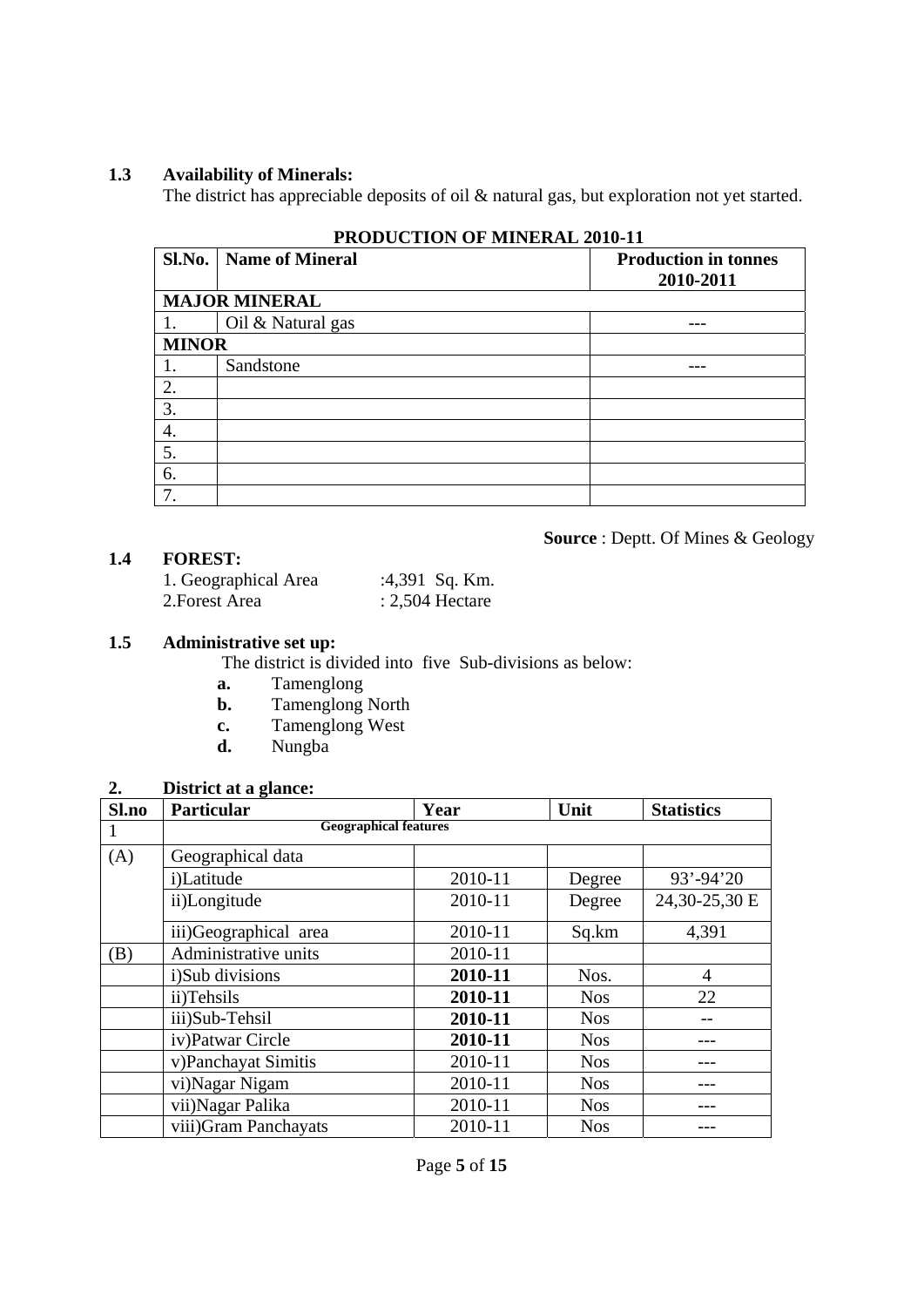|                | xi)Revenue villages      | 2010-11 | <b>Nos</b> | 201     |
|----------------|--------------------------|---------|------------|---------|
|                | x)Assembly area          | 2010-11 | <b>Nos</b> | 3       |
| $\overline{2}$ | Population               | 2010-11 | <b>Nos</b> | 140,143 |
| (A)            | Sex-wise                 | 2010-11 |            |         |
|                | I)Male                   | 2010-11 | <b>Nos</b> | 71,762  |
|                | II)Female                | 2010-11 | <b>Nos</b> | 68,381  |
| (B)            | Rural population         | 2010-11 | <b>Nos</b> | 124416  |
| 3.             | Agriculture              | 2010-11 |            |         |
| $\mathbf{A}$   | Land utilization         | 2010-11 |            |         |
|                | i)Total Area             | 2010-11 | Hectare    | 4,391   |
|                | ii)Forest cover          | 2010-11 | Hectare    | 2,504   |
|                | iii)Non Agriculture Land | 2010-11 |            |         |
|                |                          |         |            |         |
|                | iv)Cultivable Barren     | 2010-11 |            |         |
|                | land                     |         |            |         |
| 4.             | Forest                   |         |            |         |
|                | i)Forest                 | 2010-11 | Hectare    | 3,647   |

| 5         | Livestock & poultry            |         |                |                |
|-----------|--------------------------------|---------|----------------|----------------|
| A.        | Cattle                         |         |                |                |
|           | i)Cows                         | 2007    | N <sub>o</sub> | ---            |
|           | ii)Buffaloes                   | 2007    | N <sub>o</sub> |                |
| <b>B.</b> | Other livestock                | 2007    | N <sub>o</sub> |                |
|           | i)Goats                        | 2007    | N <sub>o</sub> |                |
|           | ii)Pigs                        | 2007    | N <sub>o</sub> |                |
|           | iii)Dogs& bitches              | 2007    | N <sub>o</sub> |                |
|           | iv)Railways                    |         |                |                |
|           | i)Length of rail line          | 2010    | Km             |                |
|           | V) Roads                       |         |                |                |
|           | a)National highway             | 2010-11 | km             | 120            |
|           | b) State highway               | 2010-11 | Km             | 36,            |
|           | c)Main district                | 2010-11 | km             | 390            |
|           | highway                        |         |                |                |
|           | d)Other district & rural roads | 2010-11 | km             | 350            |
|           |                                |         |                |                |
|           | e)Ruralroad/agriculture        | 2010-11 | km             | 40             |
|           | marketing board roads          |         |                |                |
|           | f)Kacha road                   | 2010-11 | Km             | 100            |
|           | vi)Communication               |         |                |                |
|           | a)Telephone connection         | 2010-11 | N <sub>o</sub> | 673            |
|           | b)Post offices                 | 2010-11 | N <sub>o</sub> | 5              |
|           | c)Telephone center             | 2010-11 | N <sub>o</sub> | $\overline{2}$ |
|           | d)Density of telephone         | 2010-11 | No/1000        | 7,4            |
|           |                                |         | person         |                |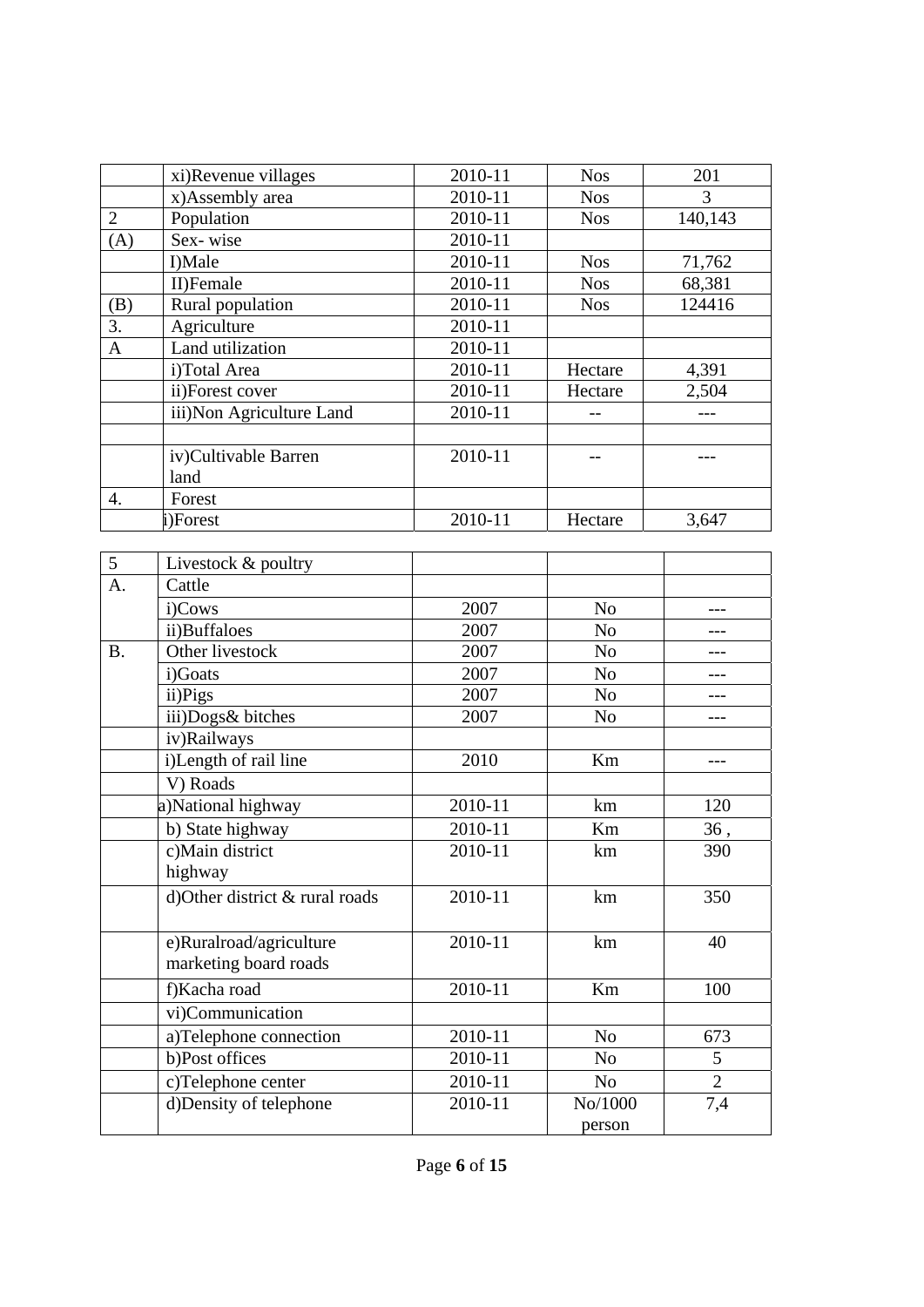| e) Density of telephone                   | 2010-11 | No/Km          |                |
|-------------------------------------------|---------|----------------|----------------|
| f)PCO rural                               | 2010-11 | N <sub>o</sub> |                |
| g)PCO std                                 | 2010-11 | N <sub>o</sub> |                |
| h)Mobile                                  | 2010-11 | N <sub>o</sub> | 6242           |
| vii)Public health                         |         | N <sub>o</sub> | $-$            |
| a)Allophathic                             | 2010-11 | N <sub>o</sub> | $\mathbf{1}$   |
| b)Beds in allopathics hospitals           | 2010-11 | N <sub>o</sub> | 50             |
| c) Ayurvedic hospital                     | 2010-11 | N <sub>o</sub> | $\mathbf{1}$   |
| d)Beds in ayurvedic hospitals             |         | Nos.           | 10             |
| e)Unani hospitals                         | 2010-11 | N <sub>o</sub> |                |
| f)Community health centers                | 2010-11 | N <sub>o</sub> | $\mathbf{1}$   |
| g)Primary health                          | 2010-11 | No             | 6              |
| h)Dispensaries                            |         | N <sub>o</sub> | 5              |
| i)Sub health centers                      | 2010-11 | N <sub>o</sub> | 29             |
| j)Private hospitals                       |         | N <sub>o</sub> | $\overline{a}$ |
| viii) Banking commercial                  |         |                |                |
| a)Commercial bank                         | 2010-11 | N <sub>o</sub> | 3              |
| b)Rural bank products                     | 2010-11 | No             | $\mathbf{1}$   |
| c)Co-operative bank products              | 2010-11 | N <sub>o</sub> | $\mathbf{1}$   |
| d)PLDB branches                           | 2010-11 | N <sub>o</sub> |                |
| ix)Education                              | 2010-11 |                |                |
| a)Primary school                          |         | N <sub>o</sub> | 239            |
| b)Middle schools                          | 2010-11 | No             | 41             |
| c)Secondary & senior secondary<br>schools | 2010-11 | N <sub>o</sub> | 3              |
| d)Colleges                                | 2010-11 | No             | $\overline{2}$ |
| e)Technical university                    | 2010-11 | No             | ---            |

**2.1 Existing status of industrial area in Tamenglong District:** 

| Sl.<br>no.       | <b>Name</b><br><b>of</b><br>Indl.<br>Area | Land<br>acquired<br>(in hectare) | Land<br>develop<br>(in<br>ed<br>hectare) | <b>Prevailing</b><br>rate<br>per<br>Sq.m (in Rs<br>Lakhs) | No.<br>of<br>plots | No.<br>of<br>allott<br>ed<br>plot | No.<br>vacant<br>plot | No. of<br>units in<br>product<br>ion |
|------------------|-------------------------------------------|----------------------------------|------------------------------------------|-----------------------------------------------------------|--------------------|-----------------------------------|-----------------------|--------------------------------------|
| 1.               | N.A                                       | N.A                              | N.A                                      | N.A                                                       | N.A                | N.A                               | N.A                   | N.A                                  |
| 2.               |                                           |                                  |                                          | --                                                        | ---                |                                   |                       | --                                   |
| 3.               |                                           | ---                              |                                          | ---                                                       |                    |                                   | ---                   | --                                   |
| $\overline{4}$ . | --                                        | --                               |                                          | ---                                                       |                    |                                   |                       |                                      |
| Page 7 of 15     |                                           |                                  |                                          |                                                           |                    |                                   |                       |                                      |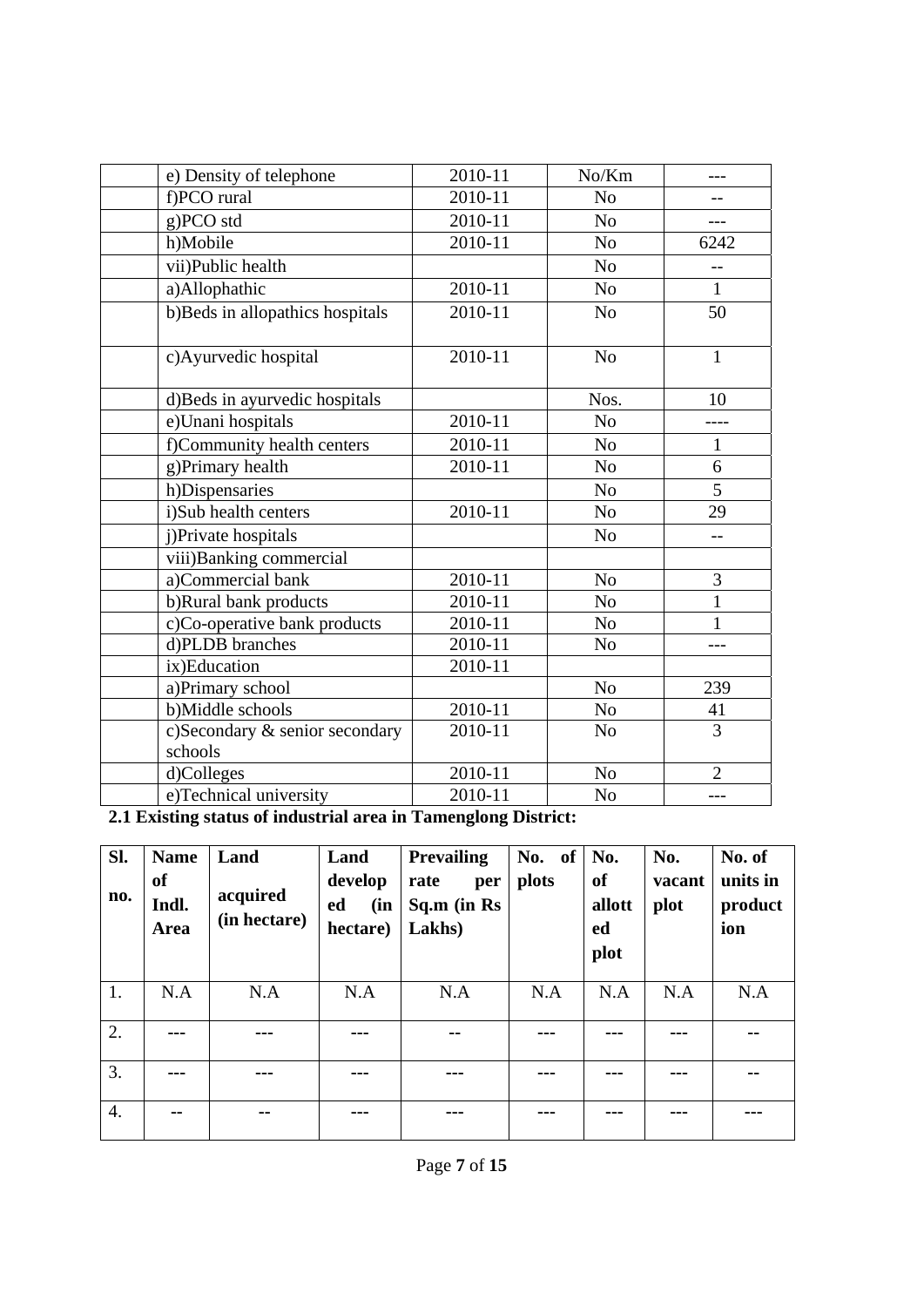| $\overline{5}$ . | $\sim$ $\sim$ $\sim$   | $\qquad \qquad \cdots$                                                                                                                                                                                                                                                                                                                                                                       | $\qquad \qquad \cdots$ | $\qquad \qquad \cdots$ | $--$    | $\sim$ $\sim$ $\sim$ | $- - -$ | $\sim$ $-$    |
|------------------|------------------------|----------------------------------------------------------------------------------------------------------------------------------------------------------------------------------------------------------------------------------------------------------------------------------------------------------------------------------------------------------------------------------------------|------------------------|------------------------|---------|----------------------|---------|---------------|
| 6.               | $\qquad \qquad \cdots$ | $\sim$ $\sim$ $\sim$                                                                                                                                                                                                                                                                                                                                                                         | $--$                   | $- - -$                | ---     | $- - -$              | ---     | ---           |
| 7.               | $\sim$ $\sim$ $\sim$   | $\frac{1}{2} \frac{1}{2} \frac{1}{2} \frac{1}{2} \frac{1}{2} \frac{1}{2} \frac{1}{2} \frac{1}{2} \frac{1}{2} \frac{1}{2} \frac{1}{2} \frac{1}{2} \frac{1}{2} \frac{1}{2} \frac{1}{2} \frac{1}{2} \frac{1}{2} \frac{1}{2} \frac{1}{2} \frac{1}{2} \frac{1}{2} \frac{1}{2} \frac{1}{2} \frac{1}{2} \frac{1}{2} \frac{1}{2} \frac{1}{2} \frac{1}{2} \frac{1}{2} \frac{1}{2} \frac{1}{2} \frac{$ | $--$                   | ---                    | ---     | $--$                 | ---     | $\sim$ $\sim$ |
| 8.               | $\sim$ $\sim$ $\sim$   | $\sim$ $\sim$ $\sim$                                                                                                                                                                                                                                                                                                                                                                         | $- - -$                | $- - -$                | $- - -$ | $\cdots$             | ---     | ---           |
| 9.               | ---                    | $\cdots$                                                                                                                                                                                                                                                                                                                                                                                     | $--$                   | ---                    | ---     | ---                  | ---     | ---           |
| 10.              | $- - -$                | $- - -$                                                                                                                                                                                                                                                                                                                                                                                      | ---                    | $- - -$                | ---     | $- - -$              | ---     | ---           |
| 11.              | $\sim$ $\sim$ $\sim$   | $\sim$                                                                                                                                                                                                                                                                                                                                                                                       | $--$                   | $- - -$                | $--$    | $- - -$              | ---     | ---           |
| 12.              | $--$                   | $\sim$                                                                                                                                                                                                                                                                                                                                                                                       | $- - -$                | $\sim$ $\sim$ $\sim$   | $--$    | $\sim$ $\sim$ $\sim$ | ---     | ---           |
| 13.              | ---                    | $\qquad \qquad \cdots$                                                                                                                                                                                                                                                                                                                                                                       | ---                    | ---                    | ---     | ---                  | ---     | ---           |
| 14.              | $- - -$                | $\sim$ $\sim$ $\sim$                                                                                                                                                                                                                                                                                                                                                                         | $--$                   | $- - -$                | $--$    | $- - -$              | ---     | ---           |
| 15.              | $--$                   | $\sim$ $\sim$ $\sim$                                                                                                                                                                                                                                                                                                                                                                         | $--$                   | $\sim$ $\sim$ $\sim$   | $--$    | $\sim$ $\sim$ $\sim$ | ---     | ---           |
| 16.              | $- - -$                | ----                                                                                                                                                                                                                                                                                                                                                                                         | ---                    | $- - -$                | ---     | $- - -$              | ---     | ---           |
| 17.              | ----                   | $\qquad \qquad \cdots$                                                                                                                                                                                                                                                                                                                                                                       | ---                    | ---                    | ---     | ---                  | ---     | ---           |
| 18.              | $- - -$                | $\sim$ $\sim$ $\sim$                                                                                                                                                                                                                                                                                                                                                                         | $\sim$ $\sim$ $\sim$   | $\sim$ $\sim$ $\sim$   | ---     | $- - -$              | ---     | ---           |
| 19.              | $- - -$                | $\sim$ $\sim$ $\sim$                                                                                                                                                                                                                                                                                                                                                                         | $--$                   | ---                    | ---     | $--$                 | ---     | ---           |
| 20.              | <b>Total</b>           |                                                                                                                                                                                                                                                                                                                                                                                              |                        |                        |         |                      |         |               |

**Source; RHCO** 

# **3.Industrial scenario of Tamenglong District:**

# **3.1 Industry at a Glance:**

| Sl. no | <b>Head</b>                                  | Unit     | <b>Particulars</b> |
|--------|----------------------------------------------|----------|--------------------|
| 1.     | Register Industrial units                    | Nos.     | 234                |
| 2.     | Total Industrial units                       | Nos.     | 234                |
| 3.     | Register Medium & Large unit                 | Nos.     | nil                |
| 4.     | Estimated average no. of daily workers       | Nos.     | 500                |
|        | employed in small scale industries.          |          |                    |
| 5.     | Employment in Large and medium Industries.   | Nos.     | nil                |
| 6.     | Nos. of Industrial areas.                    | Nos.     | nil                |
| 7.     | Turnover of small scale industries           | Nos.     | 50.00              |
| 8.     | Turnover of medium & large scale industries. | In Lakhs | nil                |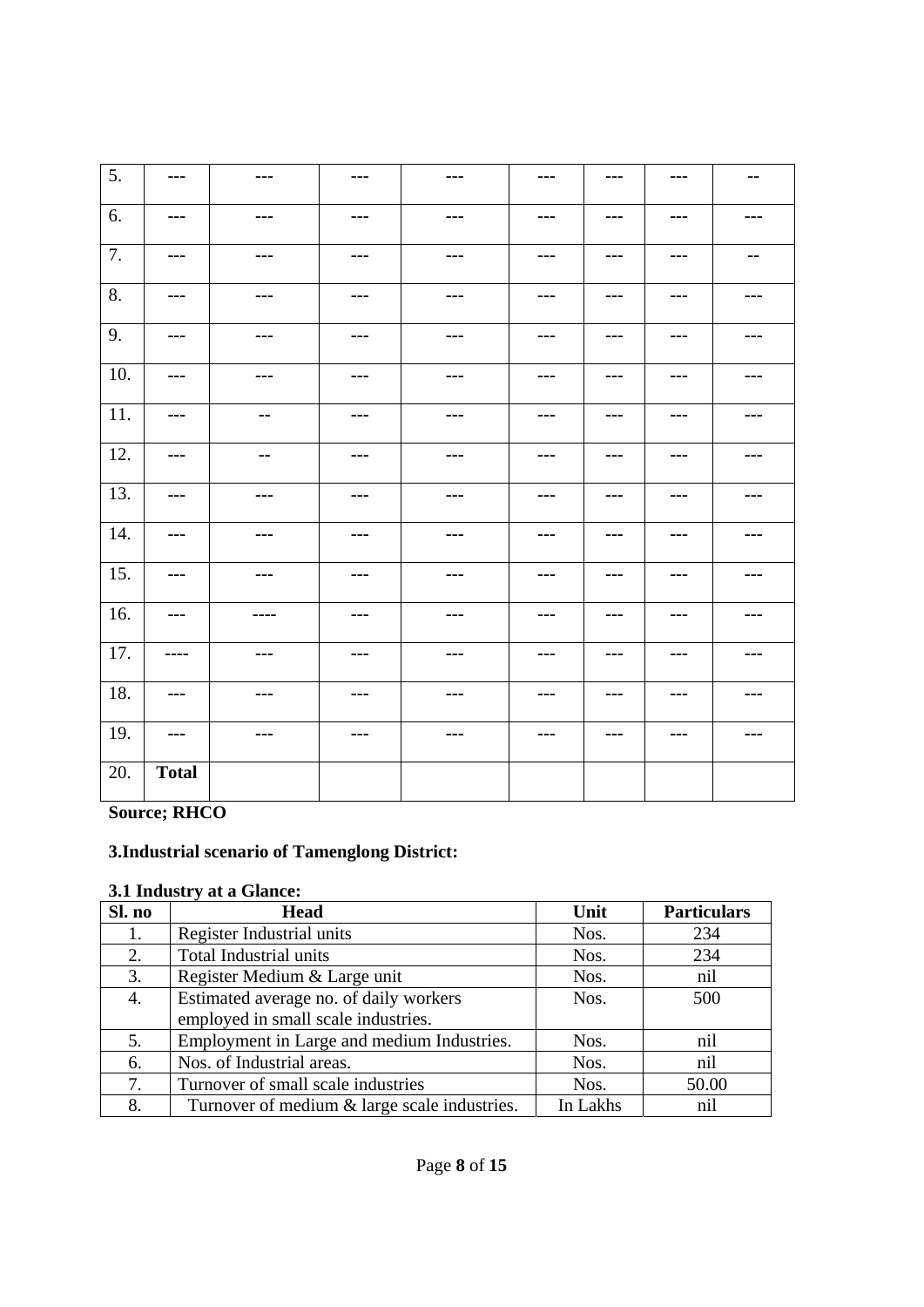| Sl.no        | Year         | <b>Number</b><br>$of \sqrt{2}$ | <b>Employment</b> | <b>Investment</b> (Rs.in |
|--------------|--------------|--------------------------------|-------------------|--------------------------|
|              |              | <b>Registered units</b>        |                   | lakhs)                   |
| <b>UP TO</b> | 1984-85      | 1                              | 21                | 1.50                     |
|              | 1985-86      | 30                             | 130               | 18.85                    |
|              | 1986-87      | 5                              | 20                | 1.69                     |
|              | 1987-88      | 10                             | 26                | 2.76                     |
|              | 1988-89      | 28                             | 21                | 3.65                     |
|              | 1989-90      | 21                             | 8                 | 4.50                     |
|              | 1990-91      | 9                              | $\overline{7}$    | 0.52                     |
|              | 1991-92      | 10                             | $\overline{4}$    | 0.56                     |
|              | 1992-93      | 10                             | 8                 | 1.80                     |
|              | 1993-94      | 5                              | $\overline{4}$    | 2.10                     |
|              | 1994-95      | 11                             | 19                | 1.15                     |
|              | 1995-96      | 16                             | 25                | 2.75                     |
|              | 1996-97      | $\boldsymbol{7}$               | 10                | 2.61                     |
|              | 1997-98      | 12                             | $\overline{7}$    | 2.04                     |
|              | 1998-99      | $8\,$                          | $\overline{2}$    | 1.71                     |
|              | 1999-90      | 3                              | $\overline{2}$    | 0.41                     |
|              | 1999-        | 6                              | $\overline{3}$    | 0.40                     |
|              | 2000         |                                |                   |                          |
|              | 2000-01      | $\overline{4}$                 | $\overline{3}$    | 0.20                     |
|              | 2001-02      | $\overline{7}$                 | 13                | 1.89                     |
|              | 2002-03      | 3                              | 15                | 1.60                     |
|              | 2003-04      | $\overline{3}$                 | $\overline{7}$    | 5.57                     |
|              | 2004-05      | $\blacksquare$                 |                   |                          |
|              | 2006-06      | 5                              | 45                | 36.60                    |
|              | 2007-08      | $\overline{4}$                 | 29                | 21.31                    |
|              | 2009-09      | 3                              | 37                | 40.13                    |
|              | 2010-11      |                                |                   |                          |
|              | <b>Total</b> | 234                            | 500               | 172.51                   |

# **3.2 YEAR WISE TREND OF UNITS REGESTERED:**

# **3.3 DETAILS OF EXISTING MICRO & SMALL ENTERPRISES AND ARTISAN UNITS IN THE DISTRICT:**

| <b>NIC</b>     | <b>Type of Industry</b>   | оf<br><b>Number</b> | <b>Investment</b> | <b>Employment</b> |
|----------------|---------------------------|---------------------|-------------------|-------------------|
| <b>CODE</b>    |                           | units               | (Rs.in Lakhs)     |                   |
| N <sub>O</sub> |                           |                     |                   |                   |
| 20.            | Agro based                | 20                  | 5.00              | 33                |
| 21.            | Soda Water                |                     |                   |                   |
| 22.            | Cotton textile            | 54                  | 45                | 125               |
| 23.            | Woolen, Silk & artificial | 6                   | 2.50              | 28                |
|                | Thread based clothes      |                     |                   |                   |
| 24.            | Jute & jute based         |                     |                   |                   |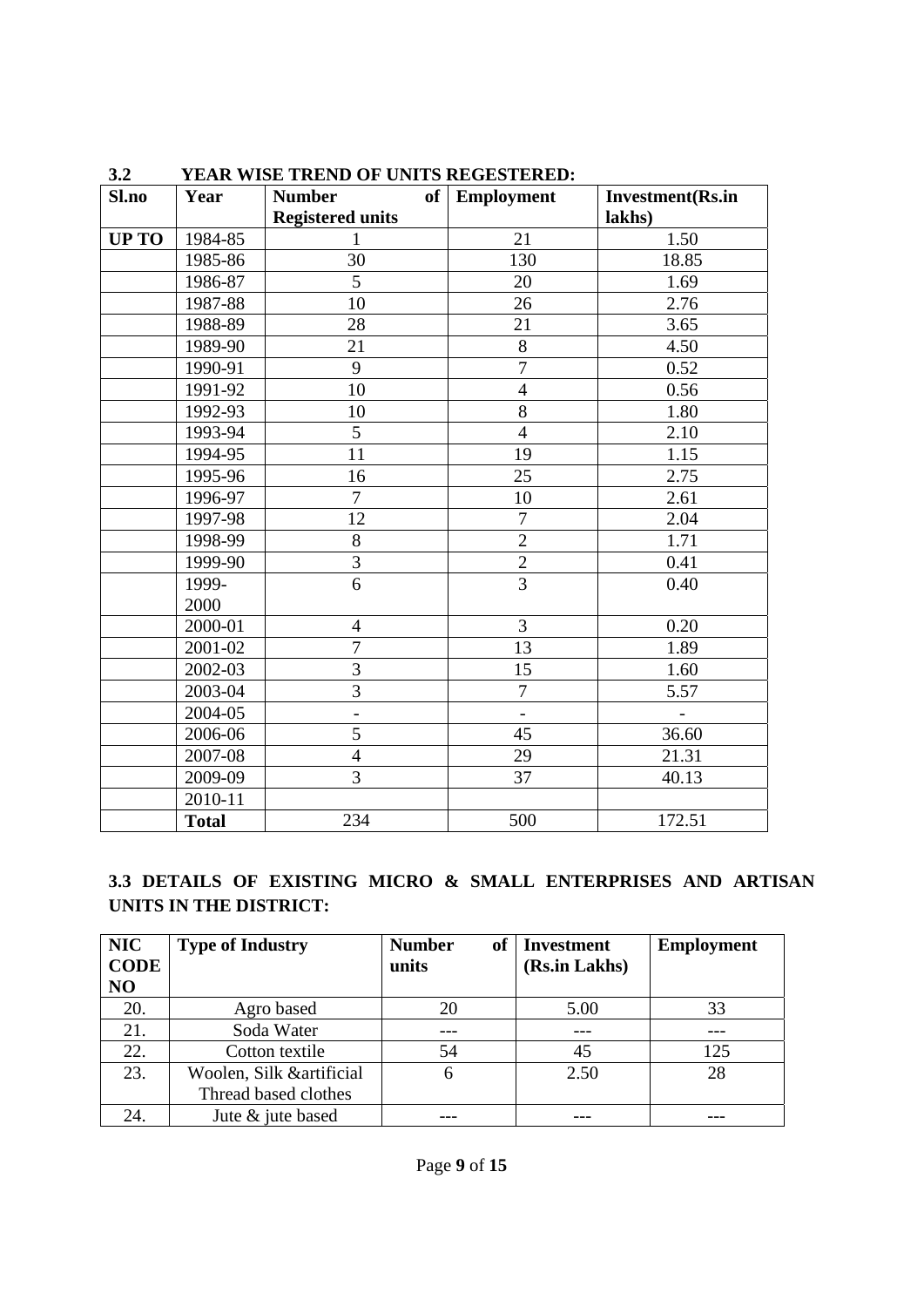| 25. | Ready- made garments $\&$ | 30 | 10.00 | 38  |
|-----|---------------------------|----|-------|-----|
|     | embroidery                |    |       |     |
| 26. | Wood/Wooden based         | 60 | 40    | 80  |
|     | furniture                 |    |       |     |
| 27. | Paper &paper products     |    |       |     |
| 28. | Leather based             |    |       |     |
| 29. | Chemical/Chemical based   |    | 5.00  | 18  |
| 30. | Rubber, plastic & petro   |    |       |     |
|     | based                     |    |       |     |
| 32. | Mineral based             |    |       |     |
| 33. | Metal based (steel fab.)  |    |       |     |
| 35. | Engineering units         | 5  | 50    | 120 |
| 36. | Electrical machinery &    |    |       |     |
|     | transport equipment       |    |       |     |
| 97. | Repairing & servicing     | 30 | 10    | 38  |
| 01. | Other                     | 20 | 5.00  | 28  |
|     | Kachori Making            |    |       |     |

Source : **DIC, Tamenglong**

#### **3.4 Large Scale Industries / Public Sector undertakings:**

There is no Large Scale/Public Sector Undertaking units in the district

#### **3.5 Major Exportable Item:**

 Fruit products, Handloom and handicraft items, cane and bamboo products Wood craft items.

# **3.6 Growth Trend:**

The trend of industrial growth in the district is declining and there is no appreciable all round Development as far as industrial growth is concern.

# **3.7 Vendorisation / Ancillarisation of the Industry:**

Since there is no large/Medium units and PSU,there is no scope for vendorisation.

# **3.8 Medium Scale Enterprises:**

There is no Medium scale industries in the district as of now.

# **3.8.1 List of the units Tamenglong district & Near By Area: Nil**

# **3,8.2 Major Exportable Item:Nil**

# **3.9 Service Enterprises:**

Hotels and Restaurants, Xerox and DTP centre, Automobile repairs and servicing, Photography and Videography, transportation, printing press, , tourism & hospitality, heath clinic.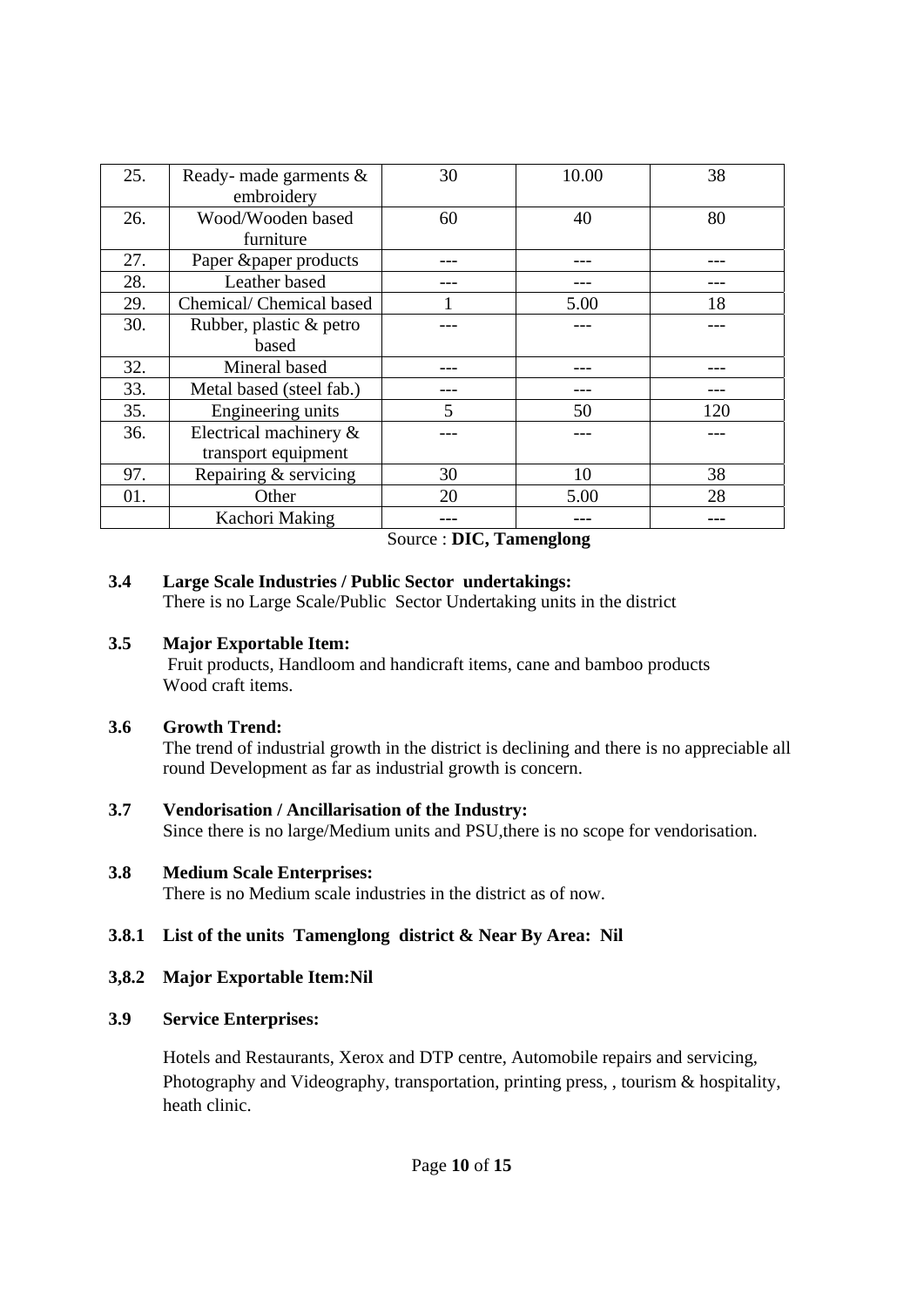#### **3.9.2 Potential areas for service industry:**

Flex printing, Health clinic and testing labs, Restaurants and Hotel/Motel, Repair and service of electronic, electrical, watches etc.2/3/4 wheeler servicing, Xerox and DTP centre and Internet café, Computer training centre, Tent house, Transportation, Tourism& hospitality services

#### **3.10 Potential for new MSMEs:**

#### **A. Agro-based :**

Rice Milling, Potato chip making, Ginger candy and dehyderation,Spices and condiments Mushroom cultivation and processing, Fruit and vegetable preservation Passion, Grape, pineapple cultivation and processing, bread & biscuits/pastry.

#### **B. Forest based:**

Mechanized cane and bamboo, Wooden furniture, wood craft and carving

#### **C. Sericulture based:**

Mulberry cultivation, Cocoon rearing and silk reeling

#### **D. Textile based:**

Handloom and Handicrafts products, Readymade garments, tailoring and cutting & Embroidery

#### **E. Livestock based**

Poultry farming, Hatchery and processing, Mithun rearing, Diary farming and milk products, Cattle farming and meat processing.

#### **F. Engineering based:**

Iron gates and grills, Steel Almirah,Table chair, and containers.

#### **G. Other Industries:**

Packed drinking water, medicinal herbs plantation

#### **4. Existing Clusters of Micro & Small Enterprise:Nil**

#### **4.1 DETAIL OF MAJOR CLUSTERS:Handloom:Nil**

- **4.1.1 Manufacturing Sector:Nil**
- **4.1.2 Service Sector:NIL**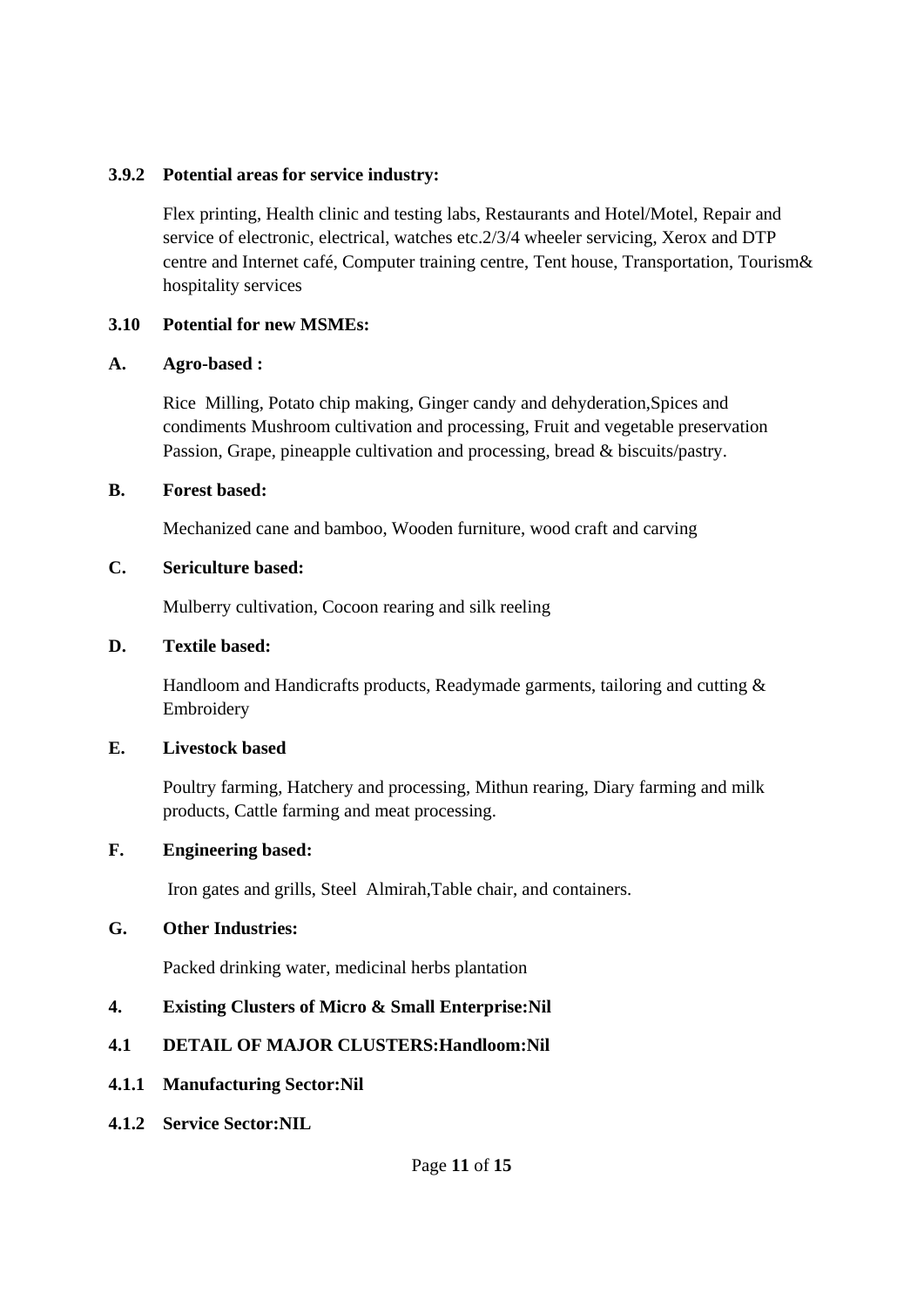# **4.2 Details for Identified Cluster:Handloom & Handicraft Cluster**

#### **4.2.1 Name of the cluster : Nil**

#### **5. General issues raised by industry association during the course of meeting:**

There is no industry association in the district. However, the general issues that concern industries are:

-- Lack of access of credit to existing & prospective entrepreneurs.

--Lack of support from the state Govt./other agency for industrial development

--Lack of skill manpower and trained hand.

- --Unavailability of power
- --Transportation and communication problem

--Used of obsolete technology

#### **6**.**Prospects Of Training Programmes During 2012-13:**

| Sl. No | <b>Name</b><br>of<br>programme | the   Nos | <b>Subject</b>               | No of proposed<br>programme to be<br>conducted |
|--------|--------------------------------|-----------|------------------------------|------------------------------------------------|
|        | <b>ESDP</b>                    | 03        | Tailoring Embroidery, Fruit  | 02                                             |
|        |                                |           | & vegetable processing,      |                                                |
|        | <b>MDP</b>                     | 01        | <b>Industrial Management</b> | 01                                             |
| 3.     | <b>BSDP</b>                    | nil       | nil                          | nil                                            |
| 4.     | <b>EDP</b>                     | 02        | <b>General EDP</b>           | 01                                             |
| 5.     | <b>IMC</b>                     | 05        | Unemployed youth Existing    | 03                                             |
|        |                                |           | units.                       |                                                |

#### **7. Action Plan For MSME Schemes During 2012-13:**

| Sl. no. | <b>Name of the Scheme</b>                   | Proposed activity on the scheme |
|---------|---------------------------------------------|---------------------------------|
|         | MSE-CDP                                     | 01                              |
|         | ISO-9000/14000/HACCPreimbursement           |                                 |
|         | <b>MSE-MDA</b>                              | 01                              |
| 4.      | <b>CLCSS</b>                                |                                 |
|         | Capacity building $&$ strengthening of data |                                 |
|         | base                                        |                                 |
| 6.      | International cooperation                   |                                 |
| 7.      | <b>TREAD</b> for women                      | 01                              |
|         | VDP                                         |                                 |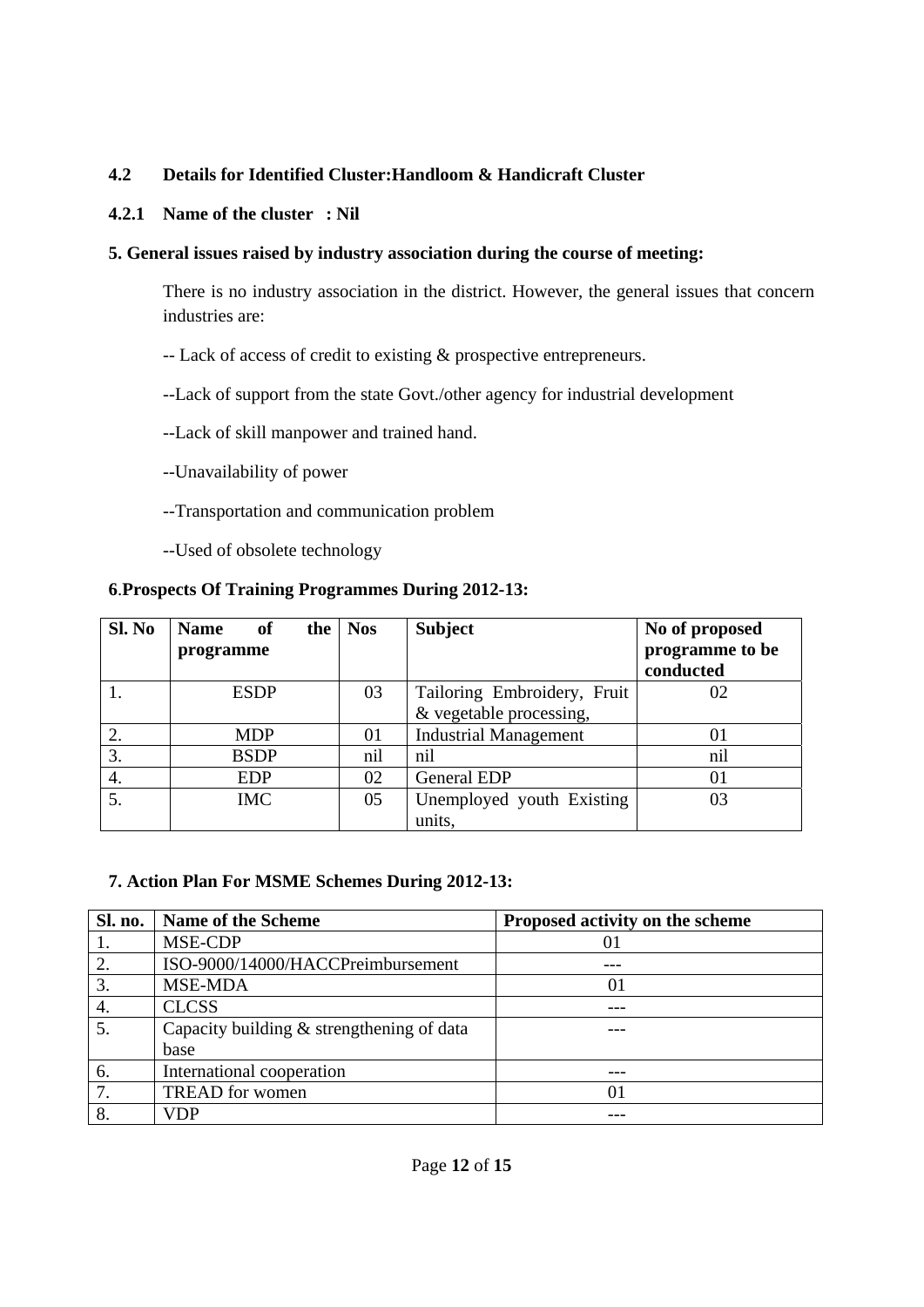| 9.  | National awards                        |    |
|-----|----------------------------------------|----|
| 10. | NMCP schemes                           |    |
|     | i)Lean manufacturing                   |    |
|     | ii) design clinic                      | 01 |
|     | iii) market assistance $\&$            | 01 |
|     | Tech. Up gradation                     |    |
|     | iv)QMS/QTT                             |    |
|     | v)Tech. & quality up gradation support |    |
|     | vi)ICT                                 |    |
|     | vii) bar code                          | 00 |
|     | viii)IPR                               |    |
|     | ix)Incubator scheme                    |    |

# **8. STEPS TO SET UP MSMEs:**

Following are the brief description of different agencies for rendering assistance to the entrepreneurs.

| Sl.No.           | <b>Type of assistance</b>                     | Name and address of agencies             |
|------------------|-----------------------------------------------|------------------------------------------|
| 1.               | Provisional Registration Certificate (EM-1) & | District Industries Centre,              |
|                  | Permanent Registration Certificate (EM-II)    | Tamenglong Dist. Head Quarter.           |
| 2.               | Identification of Project Profiles, techno-   | DIC Tamenglong, MSME-DI, Imphal,         |
|                  | economic and managerial consultancy           | Association of Food Scientist &          |
|                  | services, market survey and economic survey   | Technologists, Imphal, Manipur Institute |
|                  | reports.                                      | of Technology, DOEACC, Akampat           |
|                  |                                               | Imphal.                                  |
| 3.               | Land and Industrial shed                      | Directorate of Industries                |
|                  |                                               | Department, Lamphelpat, Imphal           |
| $\overline{4}$ . | <b>Financial Assistance</b>                   | State bank of India, United Bank         |
|                  |                                               | ofIndia, MRB, MSCB, Tamenglong           |
| 5.               | For raw materials under Govt. Supply          | NHDC Ltd, Imphal                         |
|                  |                                               | NSIC, Imphal                             |
| 6.               | Plant and machinery under hire / purchase     | NSIC, Imphal                             |
|                  | basis                                         |                                          |
| 7.               | Power / Electricity                           | <b>Executive Engineer, Electricity</b>   |
|                  |                                               | Department, Tamenglong Dist. Head        |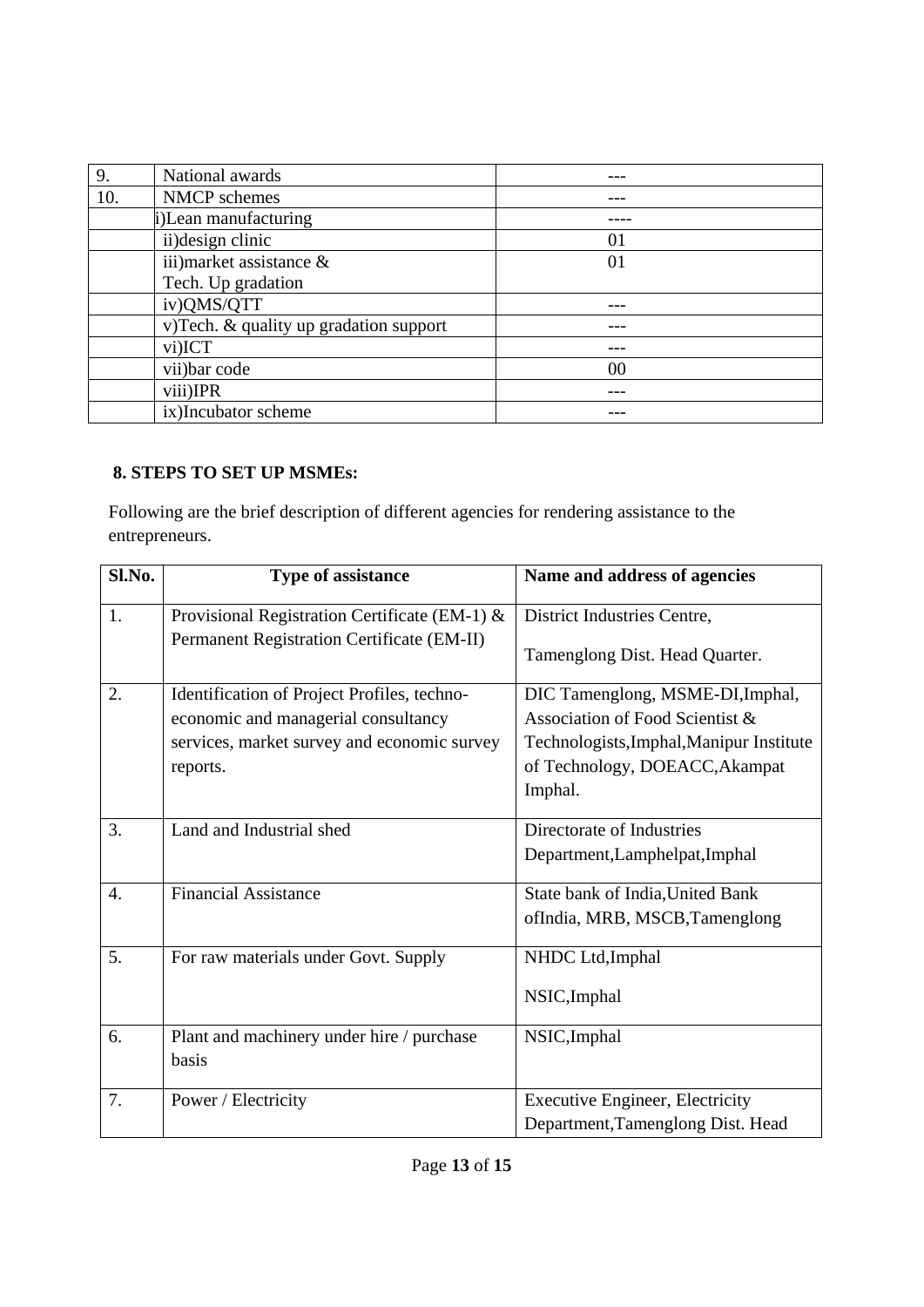|     |                                   | Quarter.                                                                                                                                                                                                                                                                                                                                                                                                                                                              |
|-----|-----------------------------------|-----------------------------------------------------------------------------------------------------------------------------------------------------------------------------------------------------------------------------------------------------------------------------------------------------------------------------------------------------------------------------------------------------------------------------------------------------------------------|
| 8.  | <b>Technical Know-how</b>         | a.MSME-DI, Industrial estate Takyelpat<br>Imphal-795001(Manipur).                                                                                                                                                                                                                                                                                                                                                                                                     |
|     |                                   | <b>b.Regional Testing Centre</b><br>(E.R.), 111 & 112, B.T. Road, Kolkatta<br>$-700035.$                                                                                                                                                                                                                                                                                                                                                                              |
|     |                                   | c.Central Institute of Plastic<br>Engineering & Technology, Industrial<br>Estate,TakyelpatImphal-795001.                                                                                                                                                                                                                                                                                                                                                              |
|     |                                   | d.Manipur Institute of Technology,<br>Takyelpat, Imphal                                                                                                                                                                                                                                                                                                                                                                                                               |
|     |                                   | e.DOEACC, Akampat Imphal.                                                                                                                                                                                                                                                                                                                                                                                                                                             |
| 9.  | Quality & Standard                | <b>Bureau of Indian Standards</b><br>53/5, Ward No. 29, R.G. Bama Road,<br>5th By Lane, Apurba Sinha<br>Path, Guwahati - 781 003<br><b>Quality Council of India</b><br>Institution of Engineers Building,<br>IIndFloor,<br>2 - Bahadur Shah Zafar Marg, New<br>Delhi - 110002, India.                                                                                                                                                                                 |
| 10. | Marketing / Export Assistance     | <b>Indian Institute of Packaging</b><br><b>Eastern Regional Centre,</b><br>Block – CP, Sector - V Salt Lake City,<br>Kolkata - 700 091<br><b>Indo Myanmar Boarder Traders</b><br>UnionOpp. Usha Cinema,<br>Paona Bazar, Imphal - 795 001<br><b>APEDAAgricultural and Processed</b><br>Foods Export Development Authority,<br>G.S Road, Guwahati<br><b>North Eastern Regional Agricultural</b><br>Marketing Corpn. Ltd.Rajbhari path,<br>GaneshpuriGuwahati - 781 005. |
| 11. | <b>Other Promotional Agencies</b> | a. Institute of Bio-Resources &<br><b>Sustainable Development, Takyelpat</b><br>Institutional Area, Imphal - 795 001<br><b>b.IntellectualProperty Office</b>                                                                                                                                                                                                                                                                                                          |